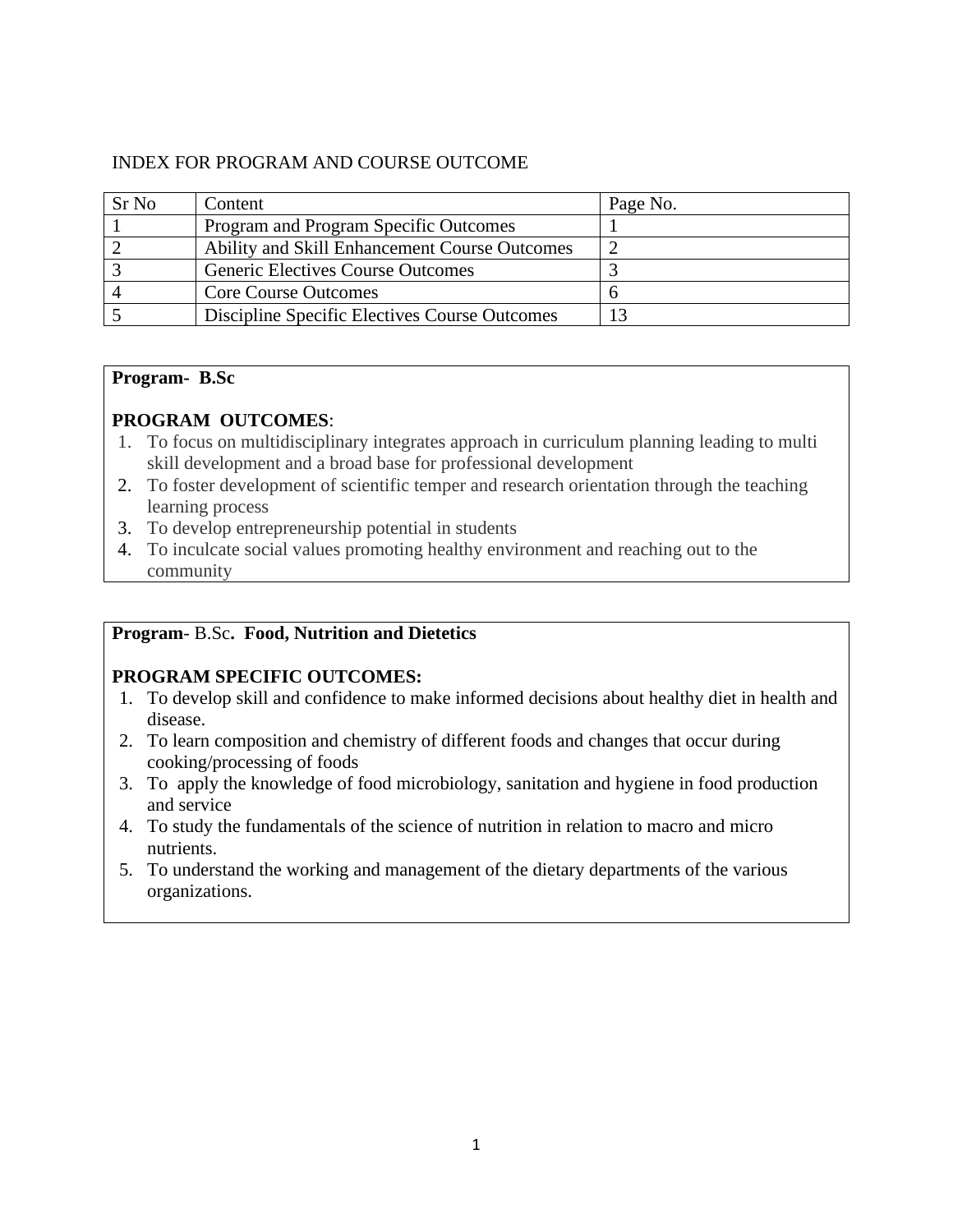## **ABILITY AND SKILL ENHANCEMENT COURSE OUTCOMES**

## **Course Code: LA101 Communicative English (Theory) Semester:** I Credits: 4

On completion of the course the students will be able to -

- 1. Read with fluency and comprehend passages in English
- 2. Develop written communication skills for everyday and professional communication
- 3. Express ideas descriptively and creatively.
- 4. Develop oral communication skills to participate independently in conversations and discussions conducted in English

#### **Course Code: SA101 Environmental Study (Theory) Semester: I Credits: 4**

On completion of the course the students will be able to-

- 1. Describe ecology and environment and take active participation in environment improvement and protection.
- **2.** Identify and analyze surrounding environmental settings and associated problems.
- **3.** Generate ideas to deal with ecological crises.
- 4. Interpret and address socio-environmental issues.
- **5.** Develop skill to determine the concentration of primary pollutants.

#### **Course Code: HA200 Gender Studies(Theory) Semester: III/IV** Credits: 2

On completion of the course the students will be able to -

- 1. Discuss the current status of women in India in view of the historical developments.
- 2. Identify various indicators that determine status of women.
- 3. Differentiate between the concepts of gender and feminism.
- 4. Describe various problems and issues faced by women and the legal provisions for the same.
- 5. Describe different government and non-governmental organizations working for women.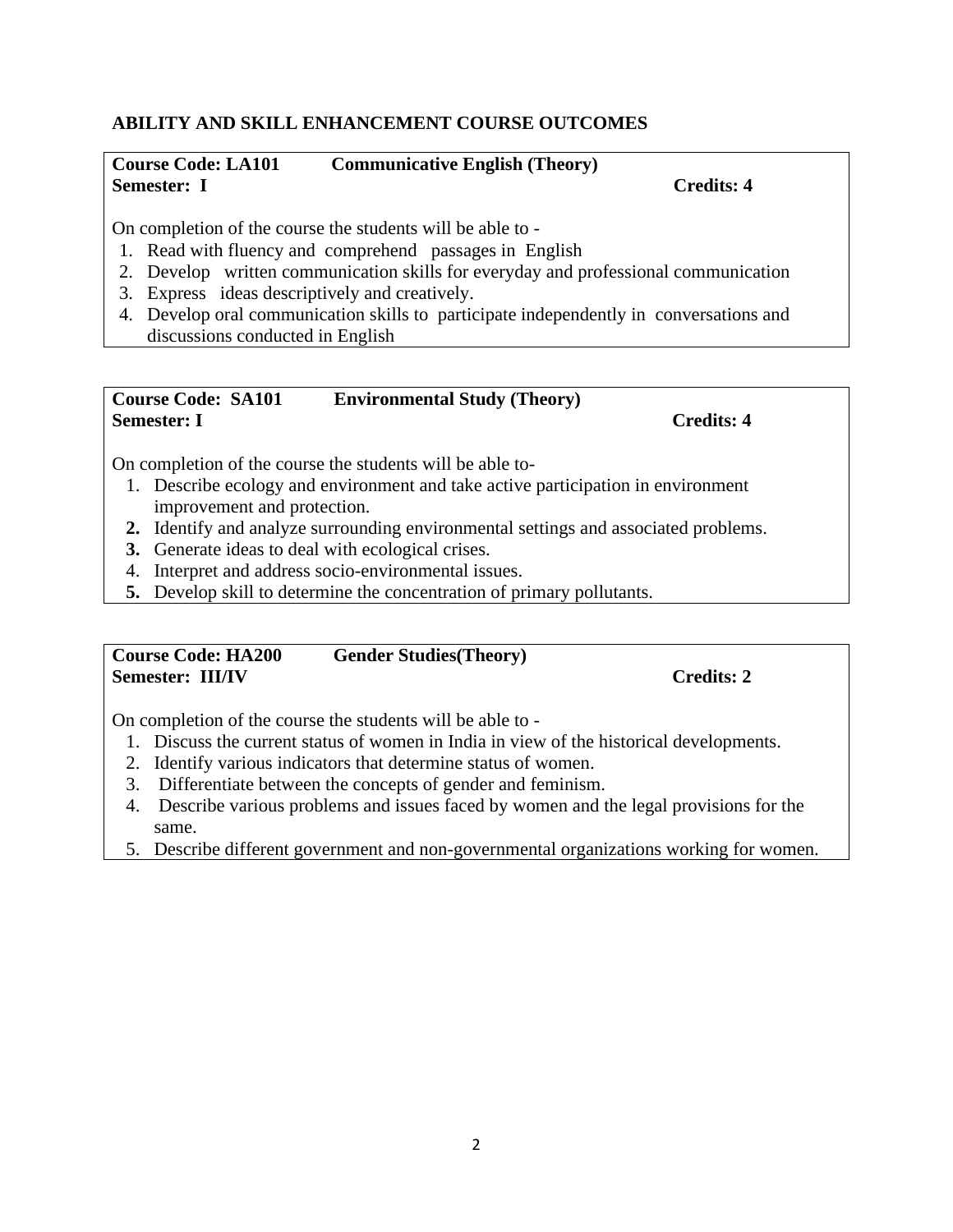# GENERIC ELECTIVES COURSE OUTCOMES

| Code: HG101                                                                                                                                                                                                                                                                                                                                                                                                                                                                                                                                                                                                               |                   | <b>Course Code: HG102</b>                                                                                                                                                                                                                                                                                                                                                                                                                                         |                   |
|---------------------------------------------------------------------------------------------------------------------------------------------------------------------------------------------------------------------------------------------------------------------------------------------------------------------------------------------------------------------------------------------------------------------------------------------------------------------------------------------------------------------------------------------------------------------------------------------------------------------------|-------------------|-------------------------------------------------------------------------------------------------------------------------------------------------------------------------------------------------------------------------------------------------------------------------------------------------------------------------------------------------------------------------------------------------------------------------------------------------------------------|-------------------|
| <b>Personal And Professional Relationship In</b>                                                                                                                                                                                                                                                                                                                                                                                                                                                                                                                                                                          |                   | <b>Marriage and Parenting (Theory)</b>                                                                                                                                                                                                                                                                                                                                                                                                                            |                   |
| <b>Adulthood</b> (Theory)                                                                                                                                                                                                                                                                                                                                                                                                                                                                                                                                                                                                 |                   | Semester: I/II                                                                                                                                                                                                                                                                                                                                                                                                                                                    | <b>Credits: 4</b> |
| <b>Semester: I/II</b>                                                                                                                                                                                                                                                                                                                                                                                                                                                                                                                                                                                                     | <b>Credits: 4</b> |                                                                                                                                                                                                                                                                                                                                                                                                                                                                   |                   |
| On completion of the course the students will<br>be able to -<br>1. Become familiar with the developmental<br>tasks of adolescence & emerging<br>adulthood.<br>Appreciate the importance of relationships<br>in their personal and professional lives.<br>3. Be aware of the destructive communication<br>styles & constructive relationship building<br>skills.<br>4. Be sensitized to the need for improving<br>relationship with parents and grandparents.<br>Recognize the impact of work on personal<br>5.<br>and social relationship.<br>6. Be aware of characteristics of effective<br>professional relationships. |                   | On completion of the course the students will<br>be able to -<br>1. Relate the process of mate selection to the<br>goals of marriage.<br>2. Be sensitive to the factors contributing to<br>healthy marital adjustment.<br>3. Become aware of developmental task of<br>children from birth to school.<br>4. Determine the role of caregiver in<br>promoting overall development of children.<br>5. Analyze the special issues and concerns in<br>rearing children. |                   |

| <b>Course Code: MG101</b><br><b>Digital Photography (Theory)</b>                                                                                                                                                                                                                                             |            | <b>Course Code: MG102</b><br><b>Voice Culture And Modulation (Practical)</b> |                                                                                                                                                                                     |                                                                                             |
|--------------------------------------------------------------------------------------------------------------------------------------------------------------------------------------------------------------------------------------------------------------------------------------------------------------|------------|------------------------------------------------------------------------------|-------------------------------------------------------------------------------------------------------------------------------------------------------------------------------------|---------------------------------------------------------------------------------------------|
| <b>Semester: I/II</b>                                                                                                                                                                                                                                                                                        | Credits: 4 | Semester: I/II                                                               |                                                                                                                                                                                     | <b>Credits: 4</b>                                                                           |
| On completion of the course the students will<br>be able to-<br>1. Learn the basic features of photography<br>2. Create pictures in indoor and outdoor<br>lighting condition using a DSLR Camera<br>effectively.<br>3. Differentiate various fields of photography<br>such as fashion, food and architecture |            | be able to-<br>for a speaker.<br>2.<br>and modulation.                       | On completion of the course the students will<br>1. Describe the significance of a good voice<br>4. Apply the concept of voice modulation to<br>make the speech clear and effective | Interpret knowledge about the voice culture<br>3. Identify methods of improving the speech. |

| <b>Course Code: RG101</b><br><b>Consumer Education And Financial</b><br>Literacy(Theory) | <b>Course Code: RG102</b><br><b>Travel Arrangements And Formalities</b><br>(Theory) |  |
|------------------------------------------------------------------------------------------|-------------------------------------------------------------------------------------|--|
| Semester: I & II                                                                         | Credits: $4 \mid$ Semester: I/II<br>Credits: 4                                      |  |
| On completion of the course the students will                                            | On completion of the course the student will be                                     |  |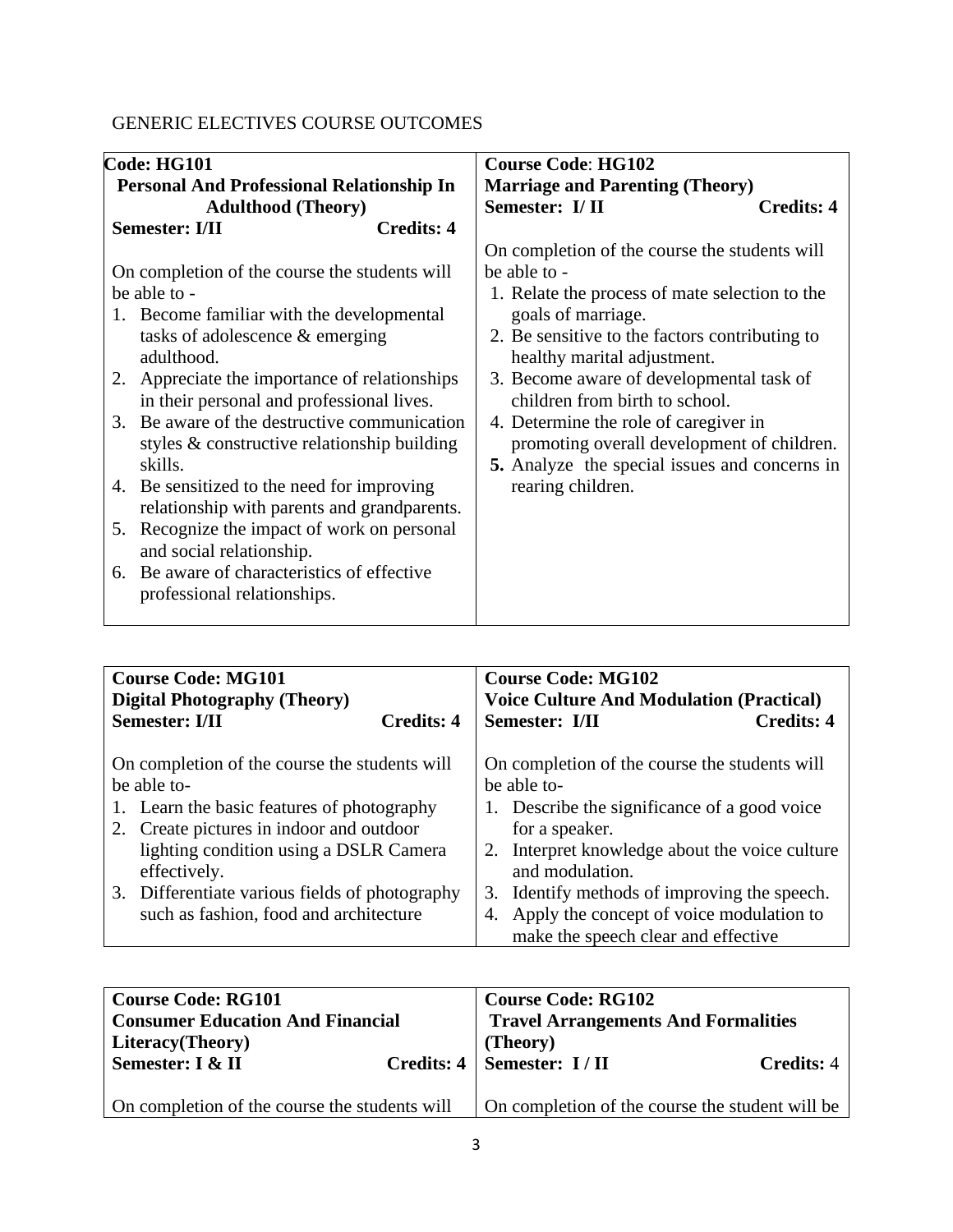| be able to-                                | able to- |                                             |
|--------------------------------------------|----------|---------------------------------------------|
| 1. Become familiar with the various        |          | 1. Get oriented to the prominent tourist    |
| consumer problems                          |          | destinations in India and abroad.           |
| 2. Be sensitized about consumer rights and |          | 2. Understand the basis for any travel      |
| responsibilities                           |          | arrangements for a leisure tour - within    |
| 3. Interpret critical thinking skills with |          | India and abroad                            |
| respect to financial planning.             |          | 3. Become aware about the documentation     |
| 4. Be aware of various credits in finance. |          | and requisite processes for international   |
|                                            |          | travel.                                     |
|                                            |          | 4. Learn the procedures involved in booking |
|                                            |          | of transport and accommodation.             |

| <b>Course Code: TG101</b><br><b>Fashion Craft (Practical)</b> |                                            | <b>Course Code: TG102</b><br><b>Fundamentals Of Fashion (Theory)</b> |                                                 |                   |
|---------------------------------------------------------------|--------------------------------------------|----------------------------------------------------------------------|-------------------------------------------------|-------------------|
|                                                               | Semester: I / II<br><b>Credits: 4</b>      |                                                                      | Semester: I/II                                  | <b>Credits: 4</b> |
| On completion of the course the students will<br>be able to-  |                                            | able to-                                                             | On completion of the course the student will be |                   |
|                                                               | Familiarize themselves with various        | 1.                                                                   | Classify the fiber, yarn and fabric.            |                   |
|                                                               | embellishment techniques.                  | 2.                                                                   | Define fashion terminologies.                   |                   |
| 2.                                                            | Select appropriate material for            | 3.                                                                   | Interpret colour and design concepts in         |                   |
|                                                               | construction of fashion articles.          |                                                                      | personal grooming.                              |                   |
| 3.                                                            | Apply traditional textile craft techniques | 4.                                                                   | Relate to various fashion concepts.             |                   |
|                                                               | as per current market trends.              |                                                                      |                                                 |                   |
| 4.                                                            | Design and develop fashion articles.       |                                                                      |                                                 |                   |

| <b>Course Code: LG101</b>                                                                                                                                                                                                                                                      |                   | <b>Course Code: SG101</b>                                                                                                                                                                                                                                                                                                  |  |  |
|--------------------------------------------------------------------------------------------------------------------------------------------------------------------------------------------------------------------------------------------------------------------------------|-------------------|----------------------------------------------------------------------------------------------------------------------------------------------------------------------------------------------------------------------------------------------------------------------------------------------------------------------------|--|--|
| <b>Functional English (Theory)</b>                                                                                                                                                                                                                                             |                   | <b>Science For Life (Theory)</b>                                                                                                                                                                                                                                                                                           |  |  |
| <b>Semester: II</b>                                                                                                                                                                                                                                                            | <b>Credits: 4</b> | <b>Semester: II</b><br><b>Credits: 4</b>                                                                                                                                                                                                                                                                                   |  |  |
| On completion of the course the students will<br>be able to $-$<br>1. Read with fluency and comprehend<br>passages in English<br>2. Develop written communication skills<br>for everyday and professional<br>communication<br>Express ideas logically and descriptively.<br>3. |                   | On completion of the course the students will<br>be able to-<br>1. Understand the relationship between<br>science, society and the environment.<br>2. Recognize and appreciate the positive and<br>negative impacts of modern technology and<br>make informed decisions.<br>Appreciate interdisciplinary connections<br>3. |  |  |
| Participate independently in conversations<br>4.<br>and discussions, and acquire basic oral<br>communication skills required for the<br>work place.                                                                                                                            |                   | between various fields.<br>4. Appreciate and apply principles of science<br>evident in everyday life and use these to<br>solve problems.                                                                                                                                                                                   |  |  |
| <b>Course Code: LG102</b>                                                                                                                                                                                                                                                      |                   | Acquire and apply scientific skills to<br>5.                                                                                                                                                                                                                                                                               |  |  |
| <b>Advanced English (Theory)</b>                                                                                                                                                                                                                                               |                   | ensure a better and improved standard of                                                                                                                                                                                                                                                                                   |  |  |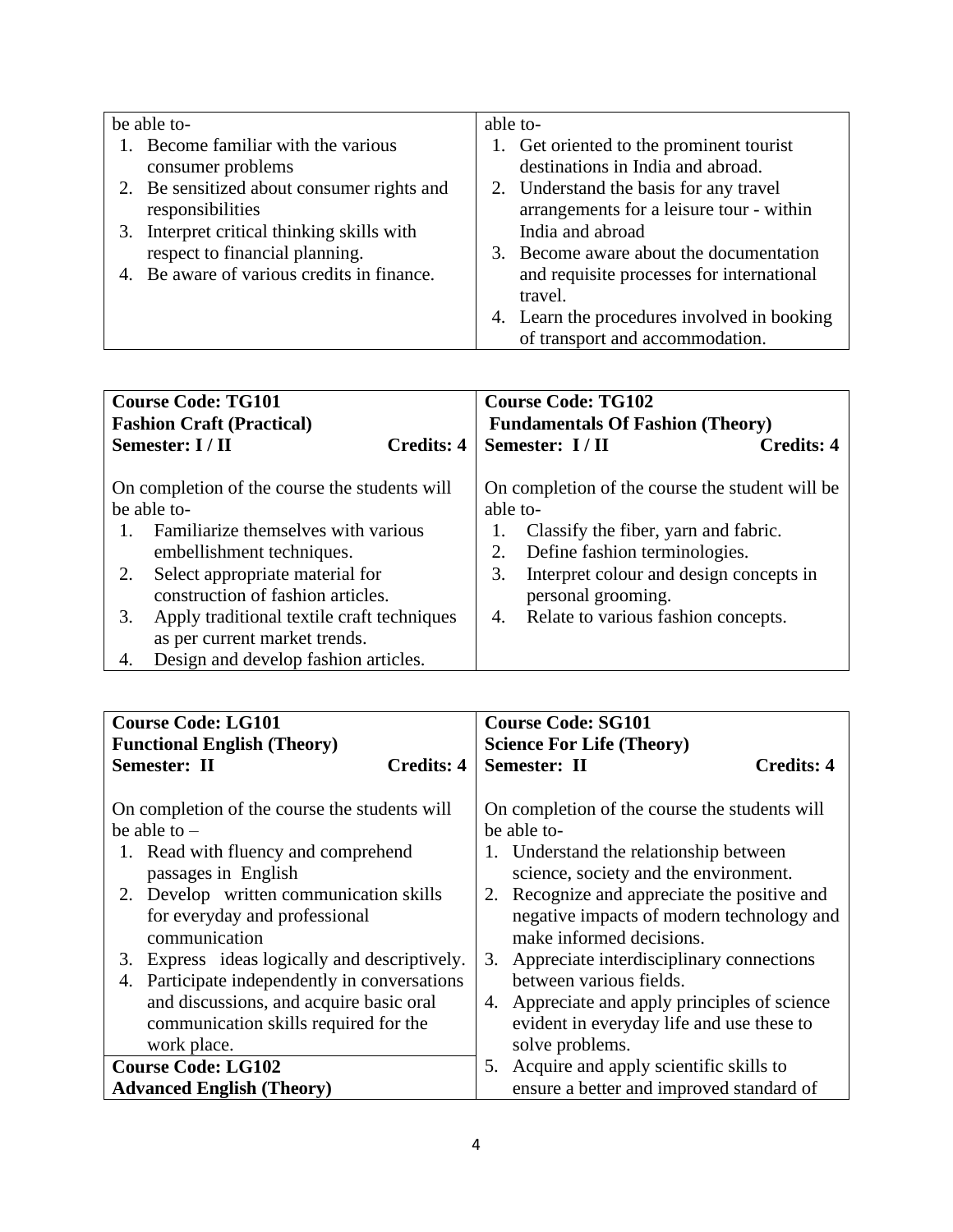|                                                                          | Semester: II<br><b>Credits: 4</b>                                             |  | living. |  |
|--------------------------------------------------------------------------|-------------------------------------------------------------------------------|--|---------|--|
| On completion of the course the students will<br>be able to -            |                                                                               |  |         |  |
| 1. Appraise and analyze a variety of texts -<br>fiction and non-fiction. |                                                                               |  |         |  |
|                                                                          | Independently compose written text<br>required for work place.                |  |         |  |
|                                                                          | Acquire oral communication skills to enter<br>and function at the work place. |  |         |  |

| <b>Course Code: LG201</b>                                                                                                                                                                                                                                                                         | <b>Course Code: MG201</b>                                                                                                                                                                                                                                                                                                                                                                                                                                          |  |  |
|---------------------------------------------------------------------------------------------------------------------------------------------------------------------------------------------------------------------------------------------------------------------------------------------------|--------------------------------------------------------------------------------------------------------------------------------------------------------------------------------------------------------------------------------------------------------------------------------------------------------------------------------------------------------------------------------------------------------------------------------------------------------------------|--|--|
| <b>Conversational French Course (Practical)</b>                                                                                                                                                                                                                                                   | <b>Media And Information Literacy (Practical)</b>                                                                                                                                                                                                                                                                                                                                                                                                                  |  |  |
| <b>Semester: III/IV</b><br>Credits-2                                                                                                                                                                                                                                                              | <b>Semester: III/IV</b><br><b>Credits: 2</b>                                                                                                                                                                                                                                                                                                                                                                                                                       |  |  |
| On completion of the course the students will<br>be able to $-$<br>1. Identify and write French alphabets.<br><b>Numbers</b><br>2. Construct Simple sentences following<br>grammatical rules<br>Communicate in French language<br>3.<br>Converse in French language with native<br>4.<br>speakers | On completion of the course students will be<br>able to -<br>1. Get oriented to media and information<br>literacy.<br>2. Know about the functions of media and<br>information channels in democratic<br>societies.<br>3. Understand about the conditions needed for<br>the effective performance of media and<br>information providers.<br>4. Foster the development of free,<br>independent and pluralistic media and open<br>information systems in the society. |  |  |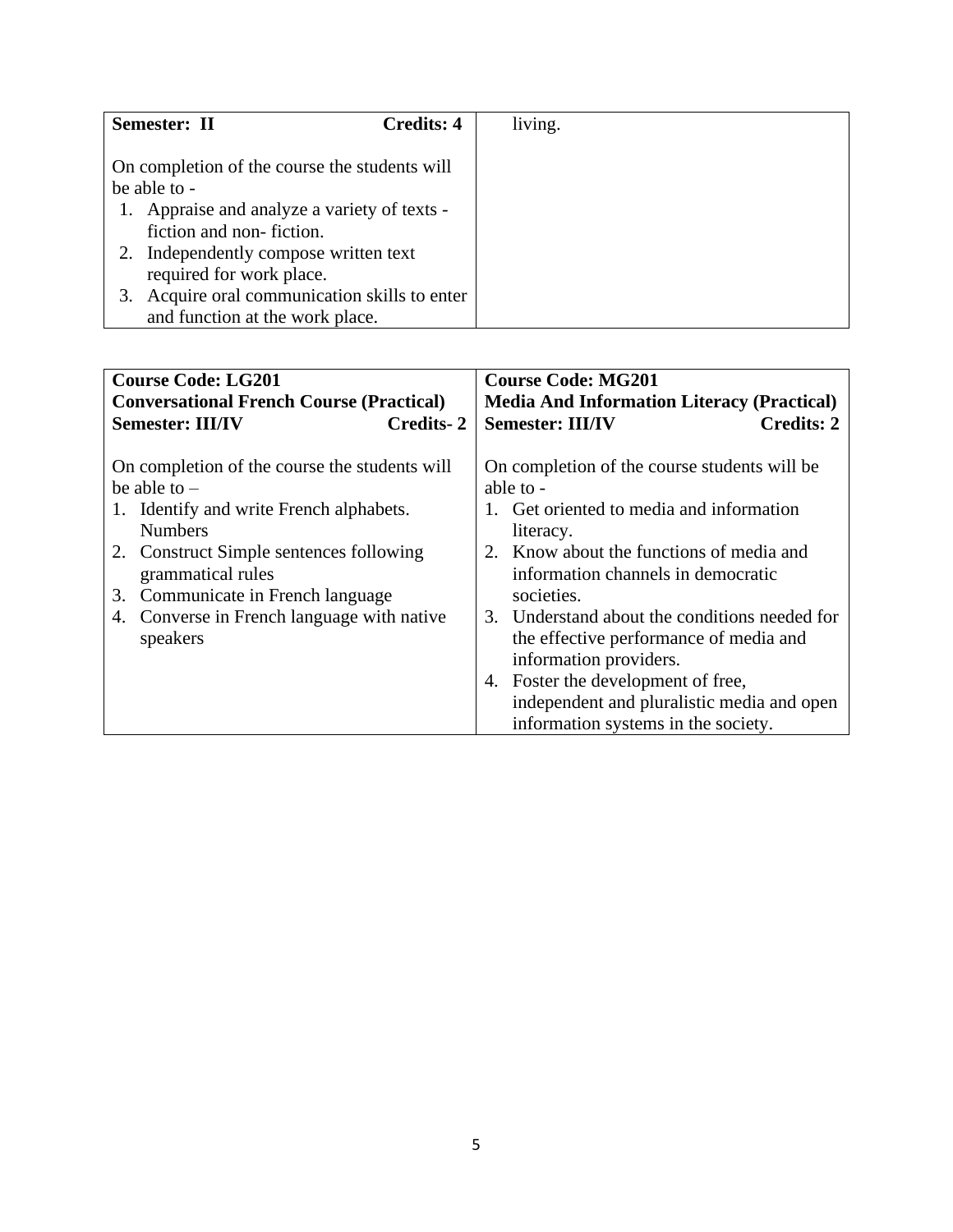### CORE COURSE OUTCOMES

| <b>Course Code: FCI03</b>                                                  | <b>Fundamentals of Nutrition (Theory)</b>                 |            |  |  |
|----------------------------------------------------------------------------|-----------------------------------------------------------|------------|--|--|
| <b>Semester: I</b>                                                         |                                                           | Credits: 4 |  |  |
| 1. Explain the fundamental concepts of nutrition.                          | On completion of the course the students will be able to- |            |  |  |
| 2. Describe the functions and food sources of the nutrients.               |                                                           |            |  |  |
| 3. Recognize the dual burden of malnutrition and modes of preventing them. |                                                           |            |  |  |
|                                                                            |                                                           |            |  |  |
|                                                                            |                                                           |            |  |  |

| Course Code: FCl04 | <b>Fundamentals of Nutrition (Practical)</b>                   |            |  |
|--------------------|----------------------------------------------------------------|------------|--|
| Semester: I        |                                                                | Credits: 2 |  |
|                    | $\Omega$ completion of the course the students will be able to |            |  |

On completion of the course the students will be able to-

1. Apply knowledge of the fundamental concepts of nutrition.

2. Plan and prepare healthy and nutritive recipes

## **Course Code:FCll05 Nutrition Across The Life Cycle (Practical) Semester: II** Credits: 4

On completion of the course the students will be able to-

1. The Explain nutritional requirements across lifespan in various physiological stages.

2. Relate the nutritional needs to physical growth, development and changes during ageing.

3. Describe the guidelines and the principles in planning a balanced diet across life cycle

# **Course code: FCll06 Human Anatomy and Physiology (Theory) Semester: II Credits: 4**

On completion of the course the students will be able to -

- 1. Describe the structure and functions of various organs
- 2. Discuss the interplay of organ functions in regulation of body processes
- 3. Apply the knowledge of anatomy and physiology in the management of health and diseases

# **Course Code: FCIII07 Basic Dietetics (Theory) Semester: III Credits:4**

On completion of the course the students will be able to

- 1. Understand the concepts and principles of nutrition in basic dietetics.
- 2. Develop the ability to plan and prepare diets for therapeutic conditions.
- 3. Apply knowledge of ethical practice in medical nutrition therapy.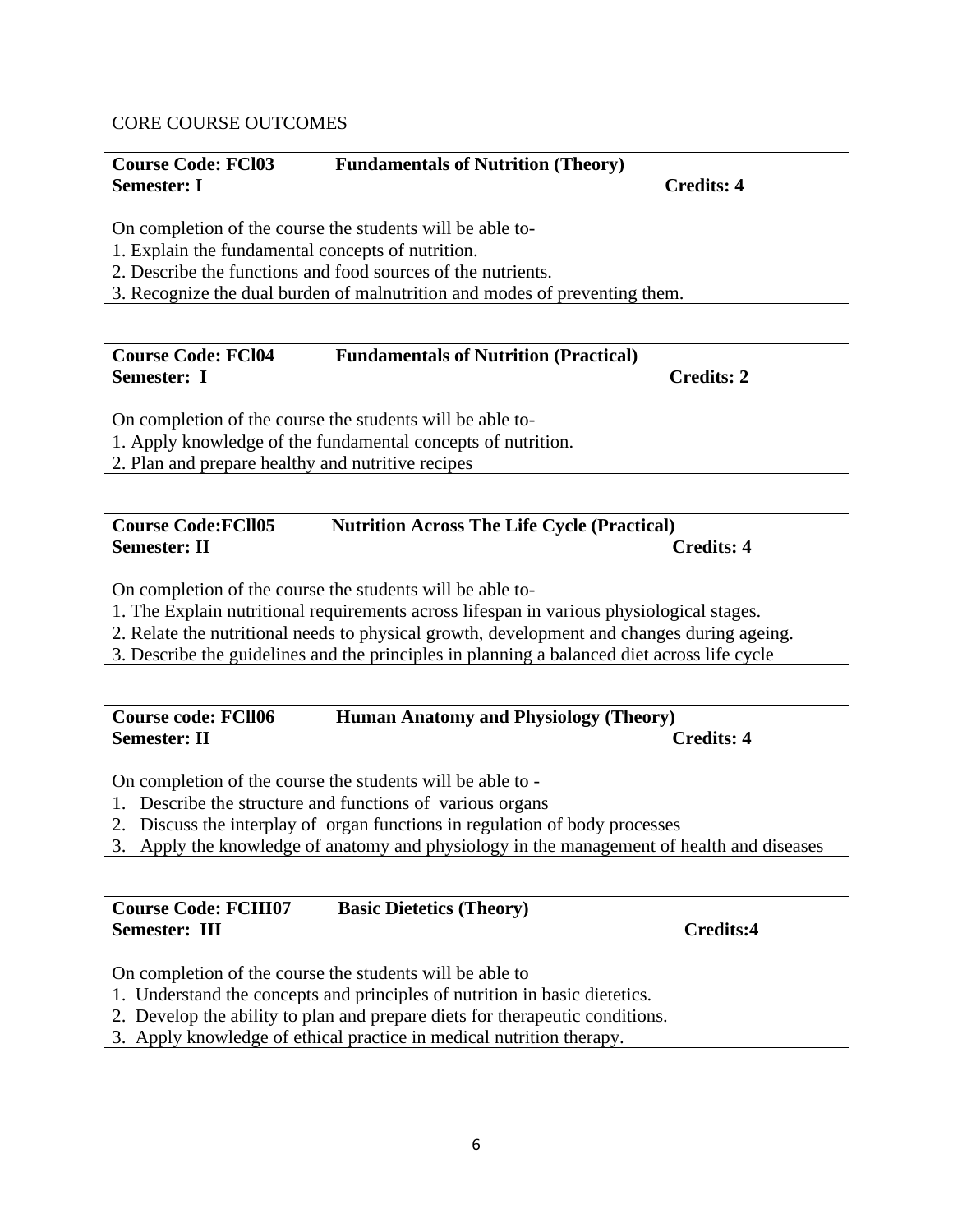#### **Course Code: FCIII08 Basic Dietetics (Practical) Semester: III** Credits: 2

On completion of the course the students will be able to

- 1. Understand the application of the principles of nutrition in basic dietetics.
- 2. Develop the ability to plan and prepare diets for therapeutic conditions.
- 3. Apply knowledge of nutrition and health assessment and interpretation in comprehensive patient management.

# **Course Code: FCIII10 Nutritional Biochemistry (Practical) Semester: III** Credits: 2

On completion of the course the students will be able to-

1. Learn principles and procedures of biochemical analysis of blood and urine.

2. Interpret the biochemical parameters in relation to health and diseases.

#### **Course Code:** FCIII11 **Food Science (Theory) Semester: III** Credits: 4

On completion of the course the students will be able to-

- 1. Acquire knowledge of the food composition and chemistry of different food products.
- 2. Understand various food processing techniques, nutritional and physicochemical changes that occur during processing of foods.
- 3. Gain knowledge of various food additives and its application in food processing.

# **Course Code:** FCIII12 **Food Science (Practical) Semester: III** Credits: 2

On completion of the course the students will be able to-

- 1. Apply the knowledge of food science and its principles in food preparation.
- 2. Understand the application of sensory evaluation techniques in food industry.
- 3. Determine the various physical changes occurring during food processing.

# **Course Code: FCIII24 Hospital Food Service Management (Theory) Semester: III Credits:4**

On completion of the course the students will be able to-

- 1. The students will be made aware of various characteristics of food service establishment with an emphasis on hospital food service establishment.
- 2. Gain the knowledge and skills of principles of menu planning in hospital food service establishment.
- 3. Understand the principles of management, food material cost control and personnel management in hospital food service establishment.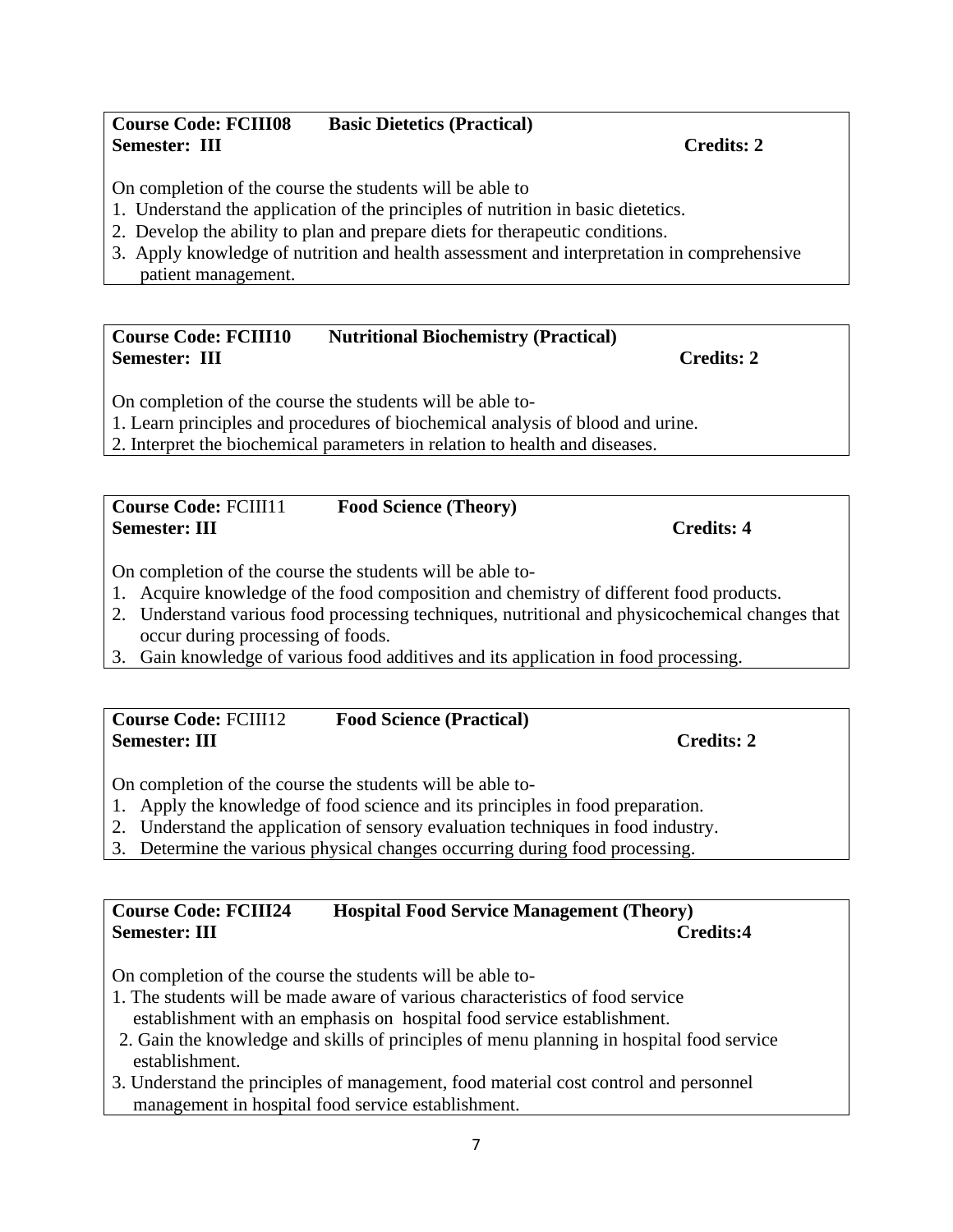- 4. Acquire the basic knowledge of floor planning in hospital food service establishment.
- 5. Understand the management functions, procurement, production and distribution system in hospital food service establishment.

#### **Course Code:FCIV13 Functional Foods and Nutrigenomics (Theory) Semester: IV Credits: 4**

On completion of the course the students will be able to-

- 1. Understand the basic concepts of functional foods, neutraceuticals and nutrigenomics.
- 2. Apply knowledge of bio active components in health and disease.
- 3. Understand nutrient-gene interaction.

#### **Course Code: FCIV14 Therapeutic Dietetics (Theory) Semester:** IV Credits: 4

On completion of the course the students will be able to-

- 1. Develop competency and skills in planning, preparation and evaluation of various therapeutic diets.
- 2. Application and integration of principles of nutrition in medical nutrition therapy of multiple disorders in clinical setting.

#### **Course Code: FCIV15 Therapeutic Dietetics (Practical) Semester:** IV Credits: 2

On completion of the course the students will be able to-

- 1. Apply knowledge on the continued development of advanced practice in medical nutrition therapy.
- 2. Develop competency and skills in planning, preparation and evaluation of various therapeutic diets.
- 3. Application and integration of principles of nutrition in medical nutrition therapy of multiple disorders in clinical setting.

# **Course Code: FCIV16 Macronutrients in Health and Diseases (Theory) Semester: IV** Credits: 4

On completion of the course the students will be able to-

- 1. Understand the fundamentals of the science of nutrition in relation to macronutrients
- 2. Describe the underlying biological, chemical and regulatory mechanisms of macronutrients
- 3. Appreciate/Recognize the role of macronutrients in human health
- 4. Analyse the issues of contemporary concern in context of current scientific knowledge as related to macronutrients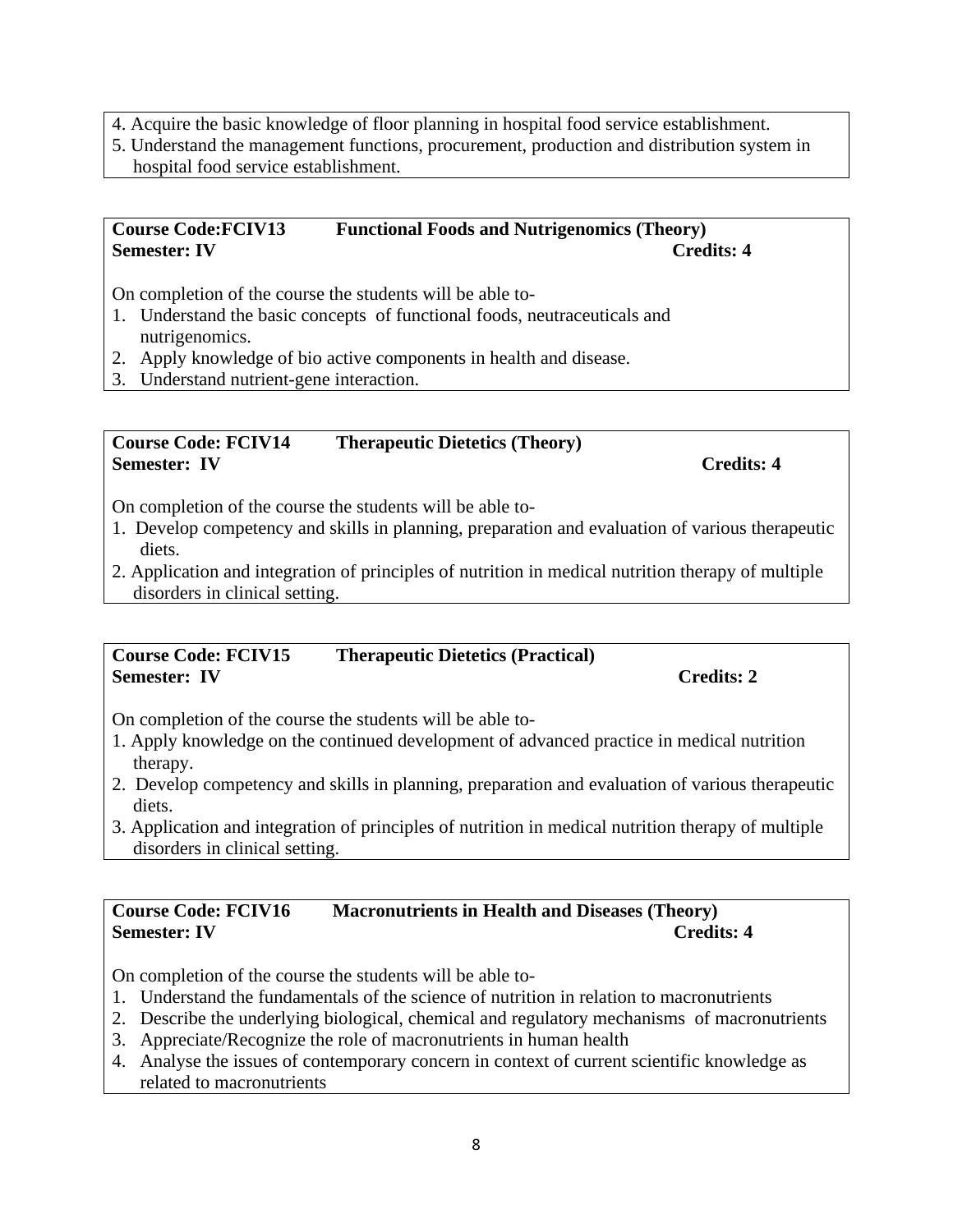# **Course Code: FCIV17 Food Microbiology Hygiene and Sanitation (Practical) Semester: III** Credits: 2

On completion of the course the students will be able to-

- 1. Understand the essentials of basic Microbiology Laboratory.
- 2. Understand the importance of aseptic techniques.
- 3. Appreciate the significance of hygiene and sanitation in food units
- 4. Study the different factors responsible for food spoilage.
- 5. Significance of beneficial microorganisms in Foods.

# **Course Code: FCIV25 Pathophysiology of Disease (Theory) Semester: IV Credits: 4**

On completion of the course the students will be able to-

- 1. Review the physiology of various organ systems.
- 2. Comprehend the pathophysiology of various disorders
- 3. Recognize the clinical manifestations of diseases

#### **Course Code: FCV18 Micronutrients in Health and Diseases (Theory) Semester: V** Credits: 4

On completion of the course the students will be able to -

- **1.** Learn the nutritional importance of the micronutrients in human health
- **2.** Understand the metabolism of micronutrients

# **Course Code: FCV19 Exercise physiology and sports nutrition (Theory) Semester: V** Credits-4

On completion of the course the student will be able to-

- 1. Understand the major body systems involved in exercise and its role in sustained exercise over time.
- 2. Apply knowledge of macro and micro nutrients specifically required for athletes to fuel the energy systems for activities.
- 3. Develop awareness of right eating in a way that enhances physical performance and overall fitness development.
- 4. Recognize the role of supplements and ergogenic aids in sports performance.

# **Course Code: FCV20 Techniques of Nutritional Assessment (Practical) Semester: VI** Credits: 2

On completion of the course the students will be able to-

- 1. To learn various methods of assessment of nutritional status.
- 2. To distinguish between the different levels of malnutrition in the community.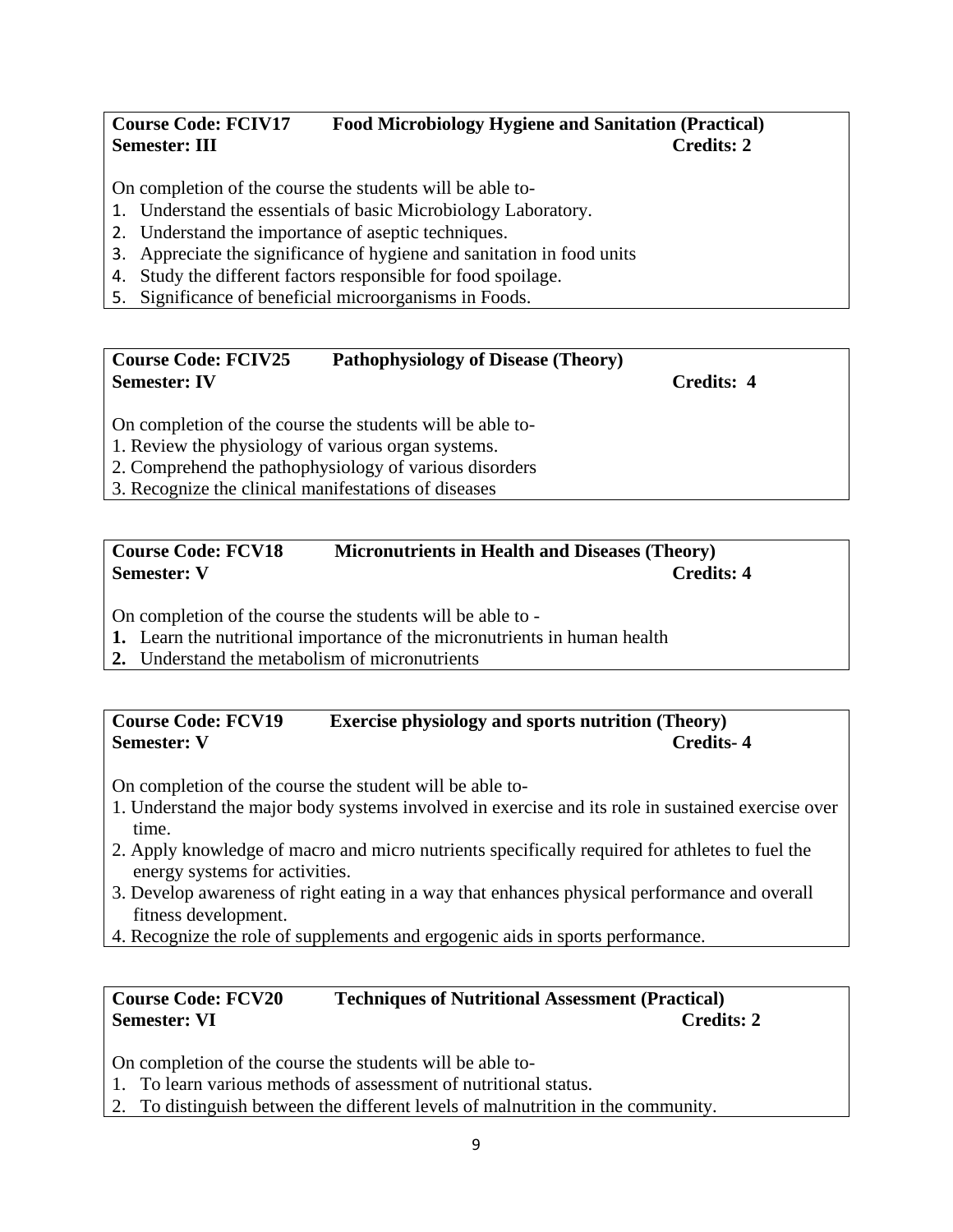On completion of the course the students will be able to

- 1. Review the current publications, select and understand current research publications in the area of food, nutrition and dietetics
- 2. Develop an ability to effectively present a research paper
- 3. Develop presentation skills and confidence to face the audience
- 4. Develop skills of group discussion in a scientific forum

# **Course Code: FCVI02 Internship Semester: VI** Credits: 4

On completion of the course the students will be able to

- 1. Gain hands on experience of applying theoretical concepts in a practical setting.
- 2. Understand the working of hospital/ wellness centre, NGO or food industries.
- 3. Relate to, interact with and learn from current professionals in the field and strengthen their professional skills and interpersonal relationships.
- 4. Broaden the knowledge and plan for future career

#### **Course Code: FCV21 Nutrition and Ayurveda (Practical) Semester: V Credits- 2**

On completion of the course the students will be able to-

- 1. To understand basic concepts of Ayurveda regarding health, diet, physiology and metabolism.
- 2. To understand properties ascribed by Ayurveda to food
- 3. To apply principles of Ayurveda in dietetics practice.

#### **Course Code:FCVI22 Geriatric Nutrition (Theory) Semester VI Credits- 4**

On completion of the course the students will be able to

- 1. Understand the process of aging and the changes occurring there in.
- 2. Identify the nutritional implications of these changes in terms of nutrient and dietary requirements.
- 3. Determine different techniques of nutritional assessment of the elderly.

# **Course Code:FCVI01 Research and Trends in Food, Nutrition and Dietetics (Practical) Semester: VI** Credits: 2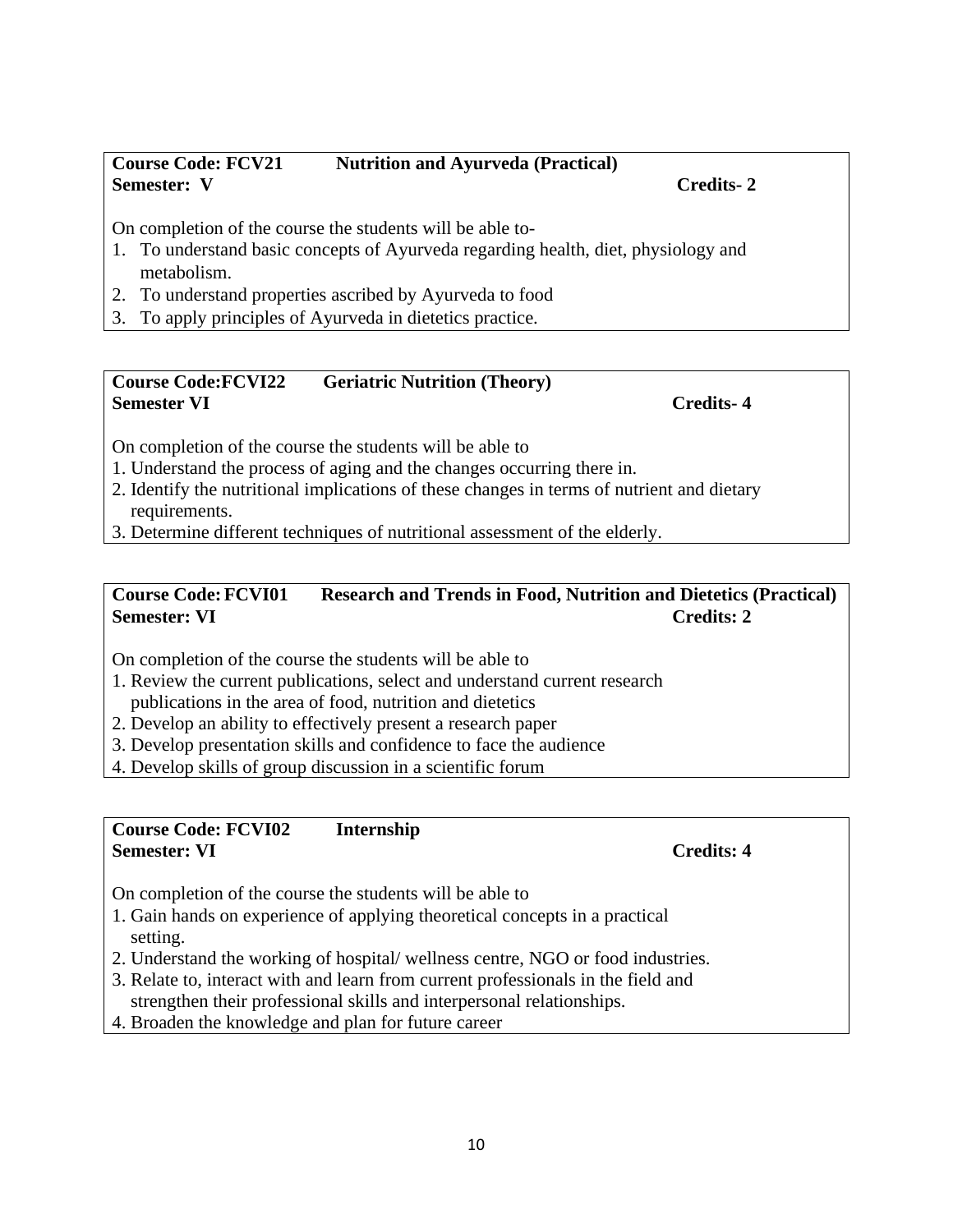# **Course Code: FCVI23 Entrepreneurship In Food And Nutrition (Practical) Semester: VI** Credits: 2

On completion of the course the students will be able to –

1. Acquire knowledge of fundamental concepts of entrepreneurship

- 2. Develop entrepreneurship management skills for startup.
- 3. Apply knowledge as an entrepreneur to various sectors in food and nutrition and Dietetics.

#### **Course Code: FCVI26 Research Methods and Statistics in Food Nutrition and Dietetics (Practical) Semester: VI** Credits:2

On completion of the course the students will be able to-

- 1. Understand the different types of research
- 2. Select appropriate research method for conducting research
- 3. Use/ select/ develop appropriate tools for data collection.
- 4. Use appropriate style of preparing bibliography
- 5. Prepare research proposal

# **Course Code: FCVI27 Food Analysis (Practical) Semester: IV Credits: 2**

On completion of the course the students will be able to -

1. Acquire scientific information and develop laboratory skills in the field of food analysis.

2. Develop an understanding of the different analytical instruments.

3. Identify common food adulterants using different analytical techniques.

4. Apply the knowledge of nutrients estimated in evaluating a healthy food.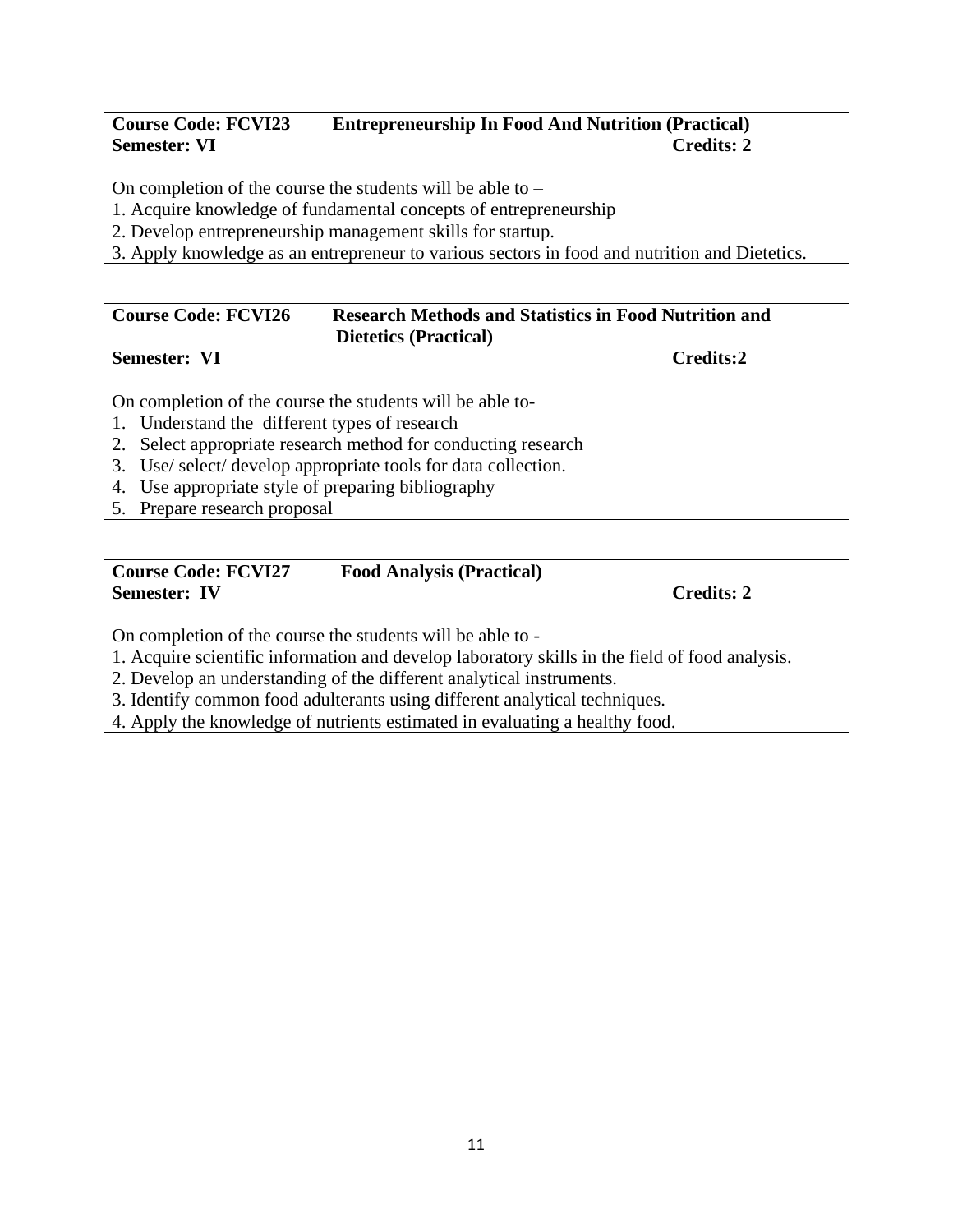# **DISCIPLINE SPECIFIC ELECTIVE COURSE OUTCOMES**

### **Course Code: FDV01 Public Health Nutrition (Theory) Semester: V** Credits: 4

On completion of the course the students will be able to :

- 1. Define nutritional epidemiology and understand its role in health and disease.
- 2. To gain understanding about the food and nutrition security in India.
- 3. To develop and prepare different types of visual aids suitable to community nutrition programmes.
- 4. To gain practical experience in imparting the knowledge of nutrition to the community.

#### **Course Code: FDV02 Public Health Nutrition (Practical) Semester: V** Credits: 2

On completion of the course the students will be able to :

- 1. Define nutritional epidemiology and understand its role in health and disease.
- 2. To gain understanding about the food and nutrition security in India.
- 3. To develop and prepare different types of visual aids suitable to community nutrition programmes.
- 4. To gain practical experience in imparting the knowledge of nutrition to the community

#### **Course Code: FDV03 Specialized Dietetics (Theory) Semester: V** Credits: 4

On completion of the course the students will be able to :

- 1. Learn the principles of medical nutrition therapy in critically ill patients.
- 2. Understand the concepts and principles of medical nutrition therapy involved in pediatric age groups.
- 3. Gain in-depth knowledge of nutritional management of diabetes and prediabetes.
- 4. Develop competency and skills to handle malnutrition in different types of cancers.

# **Course Code: FDV04 Specialized Dietetics (Practical ) Semester: V** Credits: 2

On completion of the course the students will be able to :

- 1. Develop the ability to plan and prepare diets for critically ill patients.
- 2. Understand the application of principles of nutrition in pediatric age group.
- 3. Apply and integrate principles of medical nutrition therapy for some complications in Diabetes Mellitus.
- 4. Develop competency and skills in planning, preparation and evaluation of different types of cancers.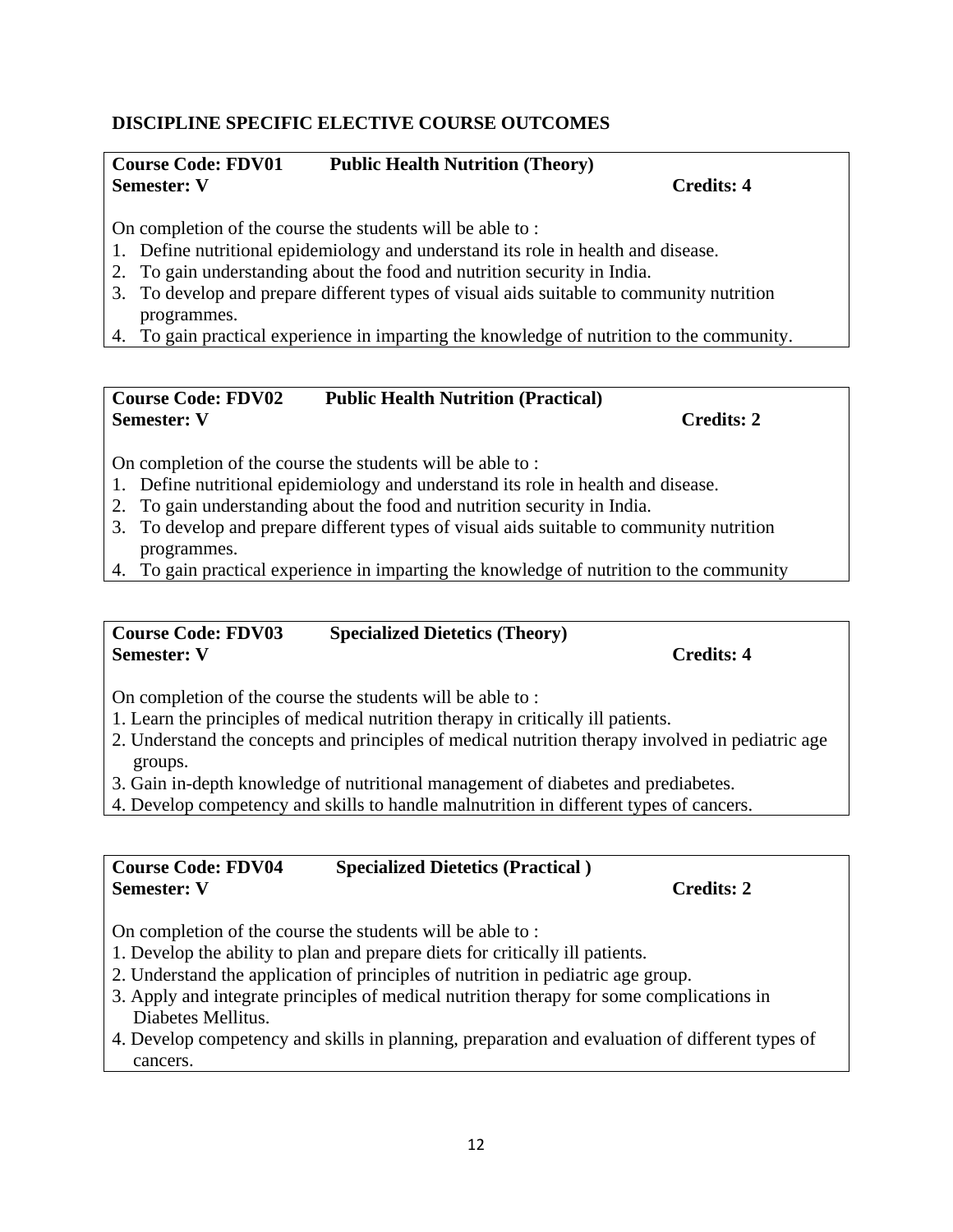# **Course Code: FDV05 Nutrition Communication and Counseling (Practical) Semester: V Credits:2**

On completion of the course the students will be able to –

- 1. Learn the principles of communicating nutrition and health related topics to varied audience in the community
- 2. Understand the counseling process.
- 3. To apply the counseling process in a given scenario.

# **Course Code: FDV06 Psychology of Eating (Practical) Semester V** Credits- 2

On completion of the course the students will be able to:

- 1. Understand the role of psychology in food choices and the relationship between diet and psychological well-being.
- 2. Understand the factors affecting the perception of food and the causes and treatment of emotional eating.
- 3. Create awareness in the community with respect to healthy eating and well-being.
- 4. Develop skills for assessing eating -related problems/ disorders and design behaviour modification strategies.

#### **Course Code: FDV07 Yoga for Health and Well Being (Practical) Semester: V** Credits: 2

On completion of the course the students will be able to:

- 1. Understand the role of Yoga in physical, psychological and spiritual well-being.
- 2. Develop insights into Yogic Philosophy into concepts Yam, Niyam, Asana, Pranayama for well being.
- 3. Provide holistic lifestyle prescription for patients care for both Inpatients and out patients
- 4. Apply the science of SattvikAhar for healthy eating and well-being.
- 5. Design strategies for Stress management, using integrated behavioural Yoga sutras.
- 6. Incorporate traditional yoga science into contemporary Dietetics practice

# **Course Code: FDVI08 Maternal And Child Nutrition (Theory) Semester :VI Credits: 4**

On completion of the course the students will be able to-

1. Comprehend the physiological changes during pregnancy and lactation and importance of nutrition during these stages.

- 2. Understand the growth pattern and role of nutrition through infancy and childhood years.
- 3. Learn about the common health concerns during childhood and their management.
- 4. Understand the infant and young child feeding practices.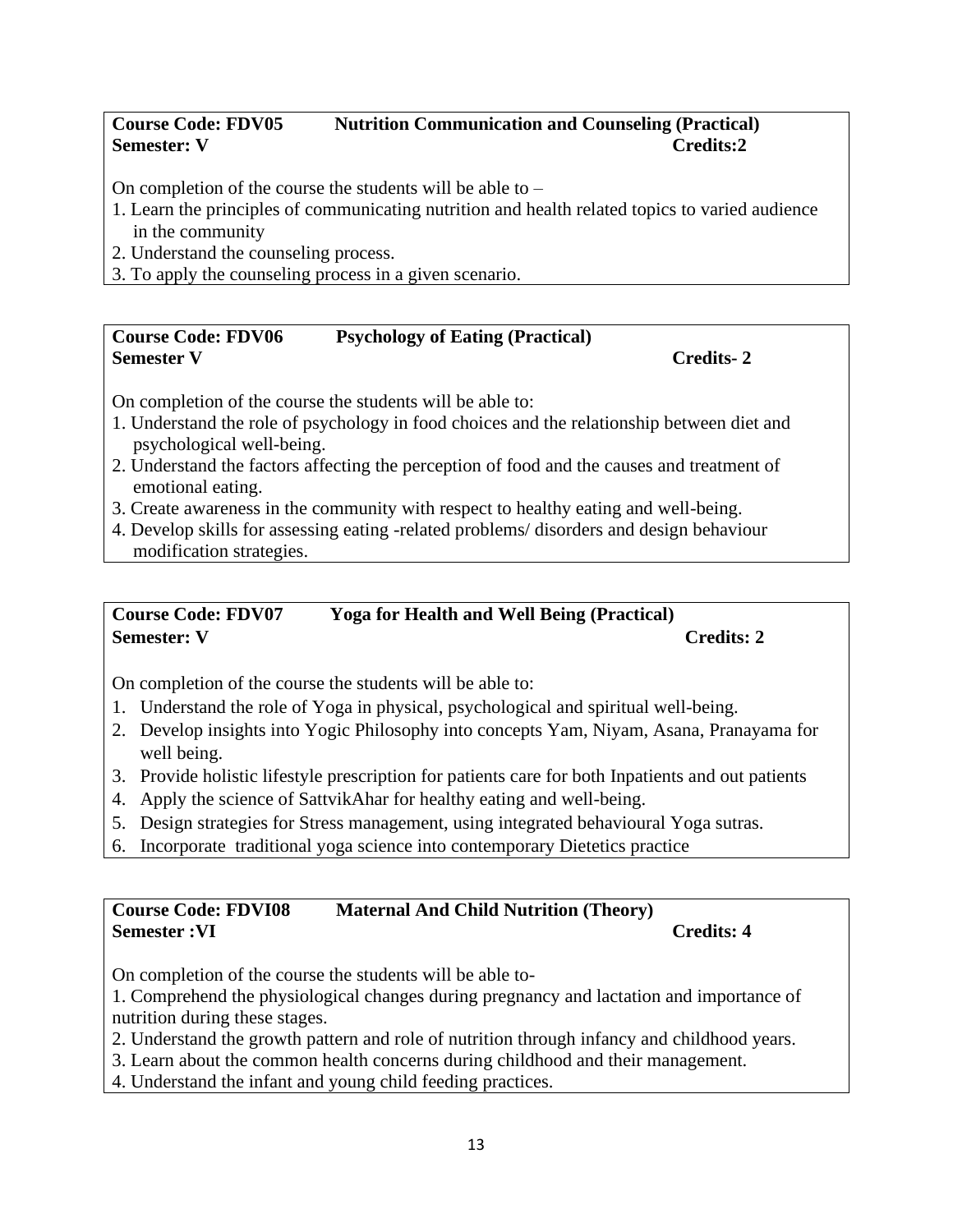# **Course Code: FDVI09 Maternal and Child Nutrition (Practical) Semester: VI** Credits: 2

On completion of the course the students will be able to:

- 1. Observe the healthcare facilities provided in the local antenatal clinics
- 2. Learn about the increased nutrient requirements, dietary guidelines and management of complications encountered during pregnancy and lactation.
- 3. Plan and prepare the supplementary foods to meet the nutritional needs of infants at different ages.
- 4. Understand the growth patterns and assessment techniques during childhood year
- 5. Acquire knowledge about normal feeding patterns and immunization schedules of children.

# **Course Code: FDVI10 Food Preservation, Safety and Quality Control (Theory) Semester: VI Credits: 4 Credits: 4**

On completion of the course the student will be able to-

- 1. Provide a basic understanding of quality concepts and practice in food companies.
- 2. Provide approaches to the planning and organization of a quality control system.
- 3. Provide a basic acquaintance with standards and specifications.

# **Course Code: FDVI11 Food preservation, Safety and Quality Control (Practical) Semester: VI** Credits: 2

On completion of the course the student will be able to-

1. Develop ability to preserve foods by laboratory and household methods.

- 2. Understand the basic principles underlying food preservation as an income generating activity.
- 3. Get exposure to the commercial processing of the preserve foods.

# **Course Code: FDVI12 Bariatric Nutrition (Practical)(ONLINE MODULE) Semester: V1** Credits: 2

On completion of the course the students will be able to

- 1. Acquire scientific information and skills; develop competencies in Medical Nutrition Therapy for bariatric surgical patients.
- 2. Develop proficiency related to different areas of bariatric nutrition including management of nutrient deficiencies associated with surgery.
- 3. Develop competency for a team approach in Bariatric Nutrition as a discipline.

# **Course Code: FDVI13 Sports Nutrition and Fitness Management (Practical) Semester: VI** Credits: 2

On completion of the course the students will be able to –